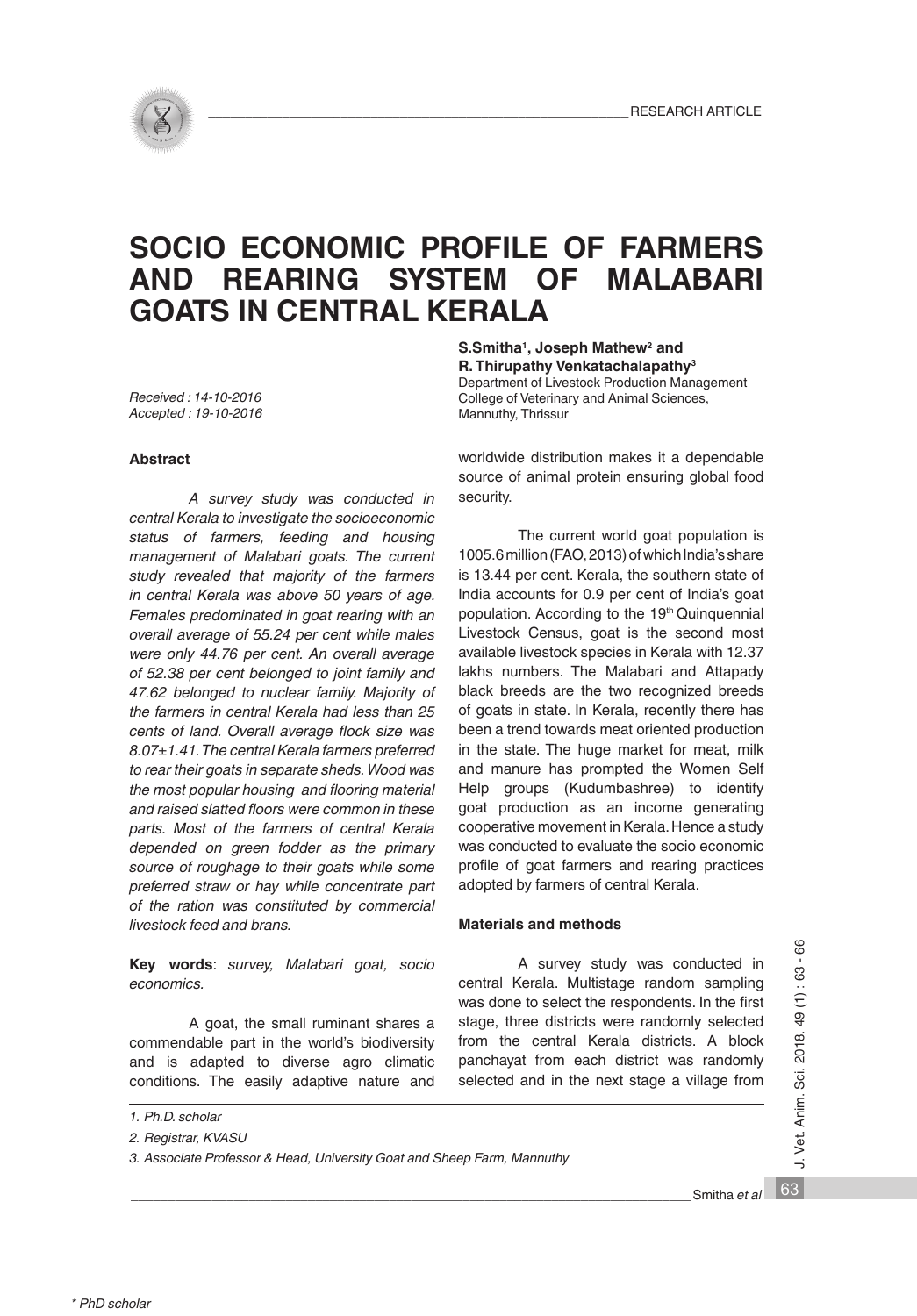each village was selected. From each village thirty five respondents possessing goats were selected to collect the requisite information. The selected districts were Thrissur, Malappuram and Palakkad. The selected block panchayat were Mannarkad (Palakkad), Pazhayannur (Thrissur) and Malappuram (Malappuram). The selected panchayats were Kottappadam (Palakkad), Paanjal (Thrissur), and Ponmala (Malappuram). The data on socioeconomic status, feeding and housing management was collected through personal interview using structured questionnaire.

### **Results and discussion**

#### *Socio economic profile of goat farmers*

The results of socio economic profile of farmers are presented in table 1. The current study revealed that majority of the farmers in central Kerala was above 50 years of age. Ajithkumar and Sreekumar (1996) reported that most of the dairy farmers studied in a village in Thrissur district were in the age group 36 – 55 years. Females predominated in goat rearing with an overall average of 55.24 per cent while males were only 44.76 per cent. This finding was contradictory to that reported by Nandi et al. (2011) who published that 91.3 per cent of the Black Bengal goat farmers were women. The current survey portrayed that majority of the farmers in Central Kerala did not have any school level education and chose agriculture as the main source of income. This result was was in disagreement with Nandi et al. (2011) who observed that majority of the Black Bengal farmers were small marginal farmers but most of them had primary education. According to a survey conducted in Northern Kerala by Alex *et al.* (2013) on goat farmers, it was observed that 97 percent of farmers had either college (1 percent) or school level education (96 percent). An overall average of 52.38 per cent belonged to joint family and 47.62 belonged to nuclear family. This is contrary to the findings of Bashir and Venkatachalapathy (2016) who published that in Malabar region of Kerala, most of the goat keepers belonged to small sized family with less than four members. Majority of the farmers in central Kerala had less than 25 cents of land. This finding was supported by Bashir and Venkatachalapathy (2016). Average share of land holdings in the three panchayats were Kottapadam (56.71±13.45 cents) followed by Ponmala (28±10.64) and Paanjal (24.95±11.67) and overall average herd size was 8.07±1.41. This was contrary to the findings of Alex *et al.* (2013) who reported a mean flock size of 2.19 with an average land holding size of 947 m<sup>2</sup> describing land as one of the critical constraint in goat farming in northern Kerala. The average flock size reported by Jayashree et al. (2014) was 32.21 in majority of the farmers of southern Karnataka. The authors also observed that average number of does were higher than that of bucks or kids. In the current study female kids less than one year dominated compared to other age groups.

#### *Housing Management*

The results on housing management of goats are presented in table 2. The central Kerala farmers preferred to rear their goats in separate sheds. Wood was the most popular housing and flooring material and raised slatted floors were common in these parts. Jayashree *et al.* (2014) in southern Karnataka, it was observed that the goat owners preferred to house the animals only during night hours. Majority (65 percent) of the houses were kutcha sheds while some (35 percent) were pucca sheds. Most (80 percent) of the houses were open type. Kutcha type floor like mud floor was the popular (87 percent) type of flooring while some (13 percent) kept their goats on pucca floor (concrete or stone paved). Waste wood or bamboo slatted floor was preferred by some farmers (12 percent). Rajanna *et al.* (2013) observed that semi closed kutcha housing with kutcha flooring was the preferred type of sheep housing adopted by sheep farmers in Telengana region of Andhra Pradesh. Similarly Black Bengal goat farmers of West Bengal also favored Kuchcha type of housing with earthen type of floor attached to their residence while some farmers kept their goats on cemented floor (Nandi et al. 2011). Jayashree et al. (2014) reported that majority of the farmers from southern Karnataka kept their goats on mud floors while slatted floors were adopted only in the Southern Transition agroclimatic zone.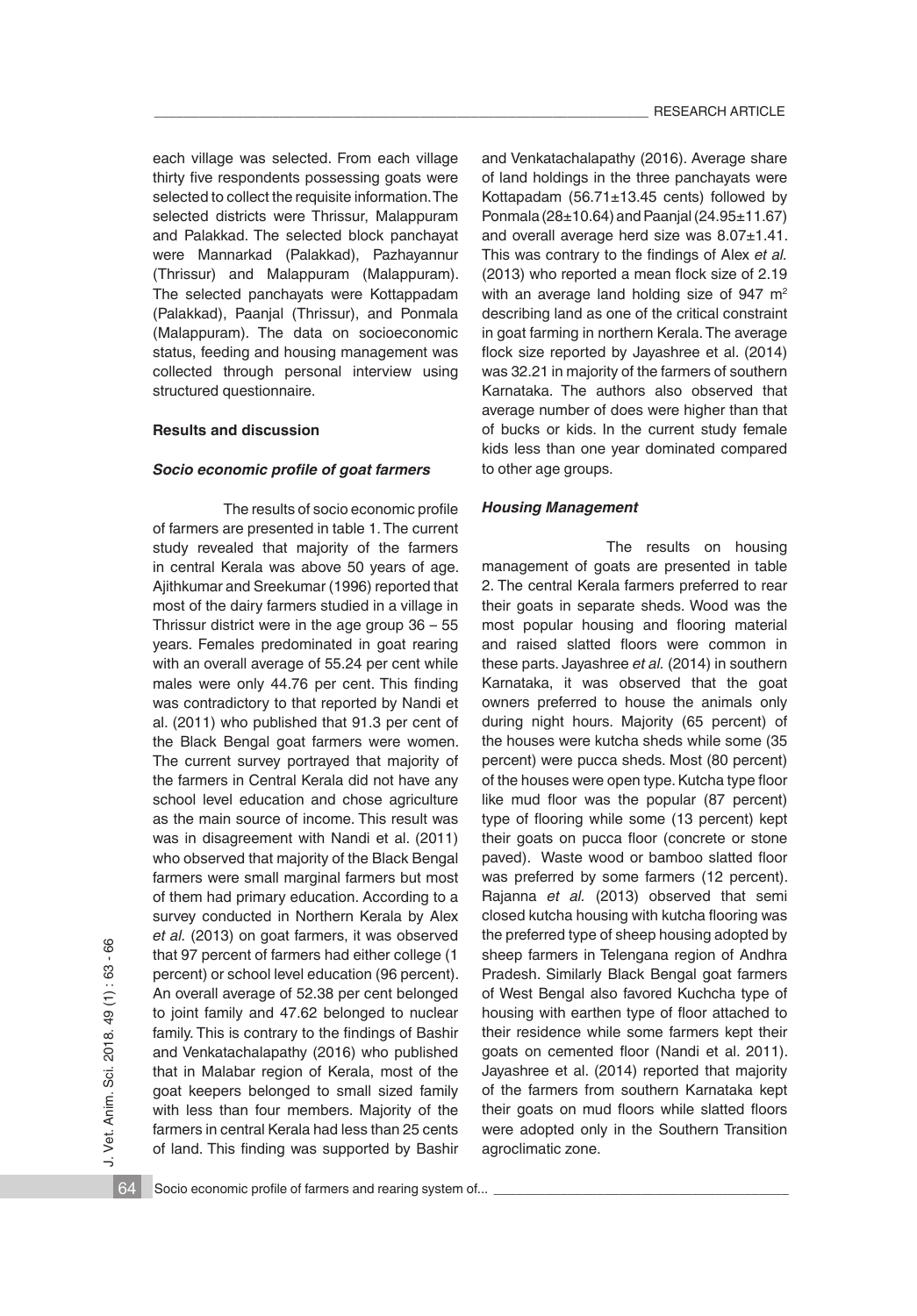## *Feeding management*

Most of the farmers of central Kerala depended on green fodder as the primary source of roughage to their goats while some preferred straw or hay while concentrate part of the ration was constituted by commercial livestock feed and brans. Most of the farmers in the current study did not grow fodder. This result was supported by Jayashree et al. (2011) who reported that feeding pattern was natural type in majority of the farmers of central Karnataka and cultivated unchaffed fodder was fed to goats by

only 9.18 per cent of farmers. Alex *et al.* (2013) observed that the predominant feeding system was grazing.

## **Conclusion**

The study revealed that majority of the goat farmers are small holders who prefer to rear female goats compared to males. They are primarily agriculturalists with less than 25 cents of land. Many of them belonged to joint family. Most of the farmers kept their animals in separate sheds. Wood was the most popular

| <b>Particulars</b>                     | Ponmala         | Kottapadam      | Paanjal        | <b>Pooled values</b> |  |  |  |
|----------------------------------------|-----------------|-----------------|----------------|----------------------|--|--|--|
| Age (average)                          | $57 + 3.06$     | 53.64±1.94      | $44.5 + 4.38$  | 52.82±1.98           |  |  |  |
| Sex (percentage)                       |                 |                 |                |                      |  |  |  |
| Male                                   | 68.57           | 42.86           | 22.86          | 44.76                |  |  |  |
| Female                                 | 31.43           | 57.14           | 77.14          | 55.24                |  |  |  |
| <b>Education (percentage)</b>          |                 |                 |                |                      |  |  |  |
| No school level education              | 34.29           | 57.14           | 20             | 37.14                |  |  |  |
| Primary school                         | 45.71           | 20              | 20             | 28.57                |  |  |  |
| High school                            | 5.71            | 14.29           | 11.43          | 10.47                |  |  |  |
| Matriculation                          | 14.29           | 8.57            | 40             | 20.95                |  |  |  |
| Graduation                             | $\Omega$        | $\Omega$        | 8.57           | 2.86                 |  |  |  |
| <b>Occupation (Percentage)</b>         |                 |                 |                |                      |  |  |  |
| Agriculture                            | 91.43           | 62.85           | 11.43          | 55.23                |  |  |  |
| Small business holders                 | 8.57            | 37.15           | 25.71          | 23.81                |  |  |  |
| Casual laborer                         |                 |                 | 62.86          | 20.95                |  |  |  |
| <b>Family (Percentage)</b>             |                 |                 |                |                      |  |  |  |
| Joint family                           | 51.43           | 77.14           | 28.57          | 52.38                |  |  |  |
| Nuclear family                         | 48.57           | 22.86           | 71.43          | 47.62                |  |  |  |
| No. of family members (Average)        | $5.33 \pm 0.35$ | $4.25 \pm 1.79$ | $4.8 \pm 1.12$ | $4.83 \pm 0.40$      |  |  |  |
| Land holdings (percentage)             |                 |                 |                |                      |  |  |  |
| $<$ 25 cents                           | 77.14           | 48.57           | 82.86          | 69.52                |  |  |  |
| $25 - 50$                              | 11.43           | 34.29           | 5.71           | 17.14                |  |  |  |
| 50-75                                  | 2.86            | 2.86            | 5.71           | 3.81                 |  |  |  |
| 75-100                                 | 5.71            | 5.71            | 2.86           | 4.76                 |  |  |  |
| above 1 acre                           | 2.86            | 8.57            | 2.86           | 4.76                 |  |  |  |
| Land holdings (Average in cents)       | $28 + 10.64$    | 56.71±13.45     | 24.95±11.67    |                      |  |  |  |
| <b>Average flock size</b>              | $5.257 + 1.08$  | $14 + 3.23$     | $5.3 + 1.30$   | $8.07 \pm 1.41$      |  |  |  |
| <b>Flock distribution (percentage)</b> |                 |                 |                |                      |  |  |  |
| Male kids < 1 year                     | 17.14           | 25.71           | 22.65          | 21.83                |  |  |  |
| female kids < 1 year                   | 37.14           | 37.14           | 43.39          | 39.22                |  |  |  |
| Buck (>1 year)                         | 2.86            | 5.71            | 2.86           | 3.81                 |  |  |  |
| Doe $(>1$ year)                        | 42.86           | 31.43           | 32.08          | 35.46                |  |  |  |

**T able 1.** Socio economic profile of goat farmers of central Kerala